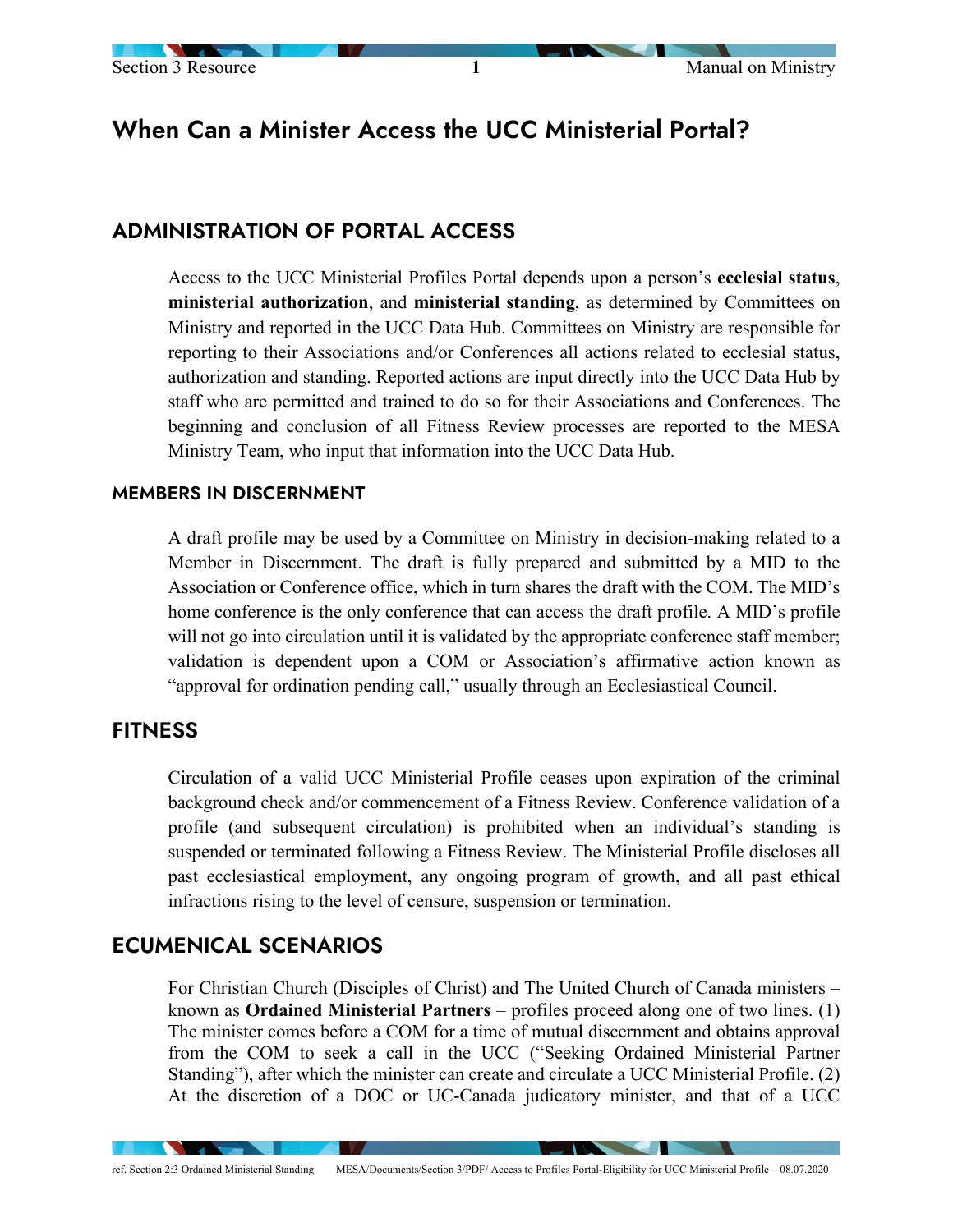**STATISTICS** 

Conference Minister, a minister can have their DOC or UC-Canada profile passed to UCC ministry settings. Ordained Ministerial Partner Standing (OMPS) is granted if called to a UCC ministry setting.

Profiles for all ordained ministers other than Ordained Ministerial Partners follow the process of **Privilege of Call**. An ordained minister spends time in discernment with a COM regarding their call into the UCC; the COM may grant Privilege of Call status, thus allowing the minister to access the UCC Profiles Portal and circulate a validated profile. Once a minister with Privilege of Call is called to a position within or representing the UCC, the minister is confirmed as a UCC minister with Ordained Ministerial Standing, no longer designated as Privilege of Call nor holding any affiliation with their former denomination.

Scenarios that *do not* involve the UCC Profiles Portal include Formula of Agreement Partners (Presbyterian Church [USA], Evangelical Lutheran Church of America, and the Reformed Church in America), whose own denominational paperwork may be shared with a UCC ministry setting at the discretion of Association/ Conference staff. Once called to a UCC position, the minister meets with a COM to seek **Dual Standing** with the UCC.